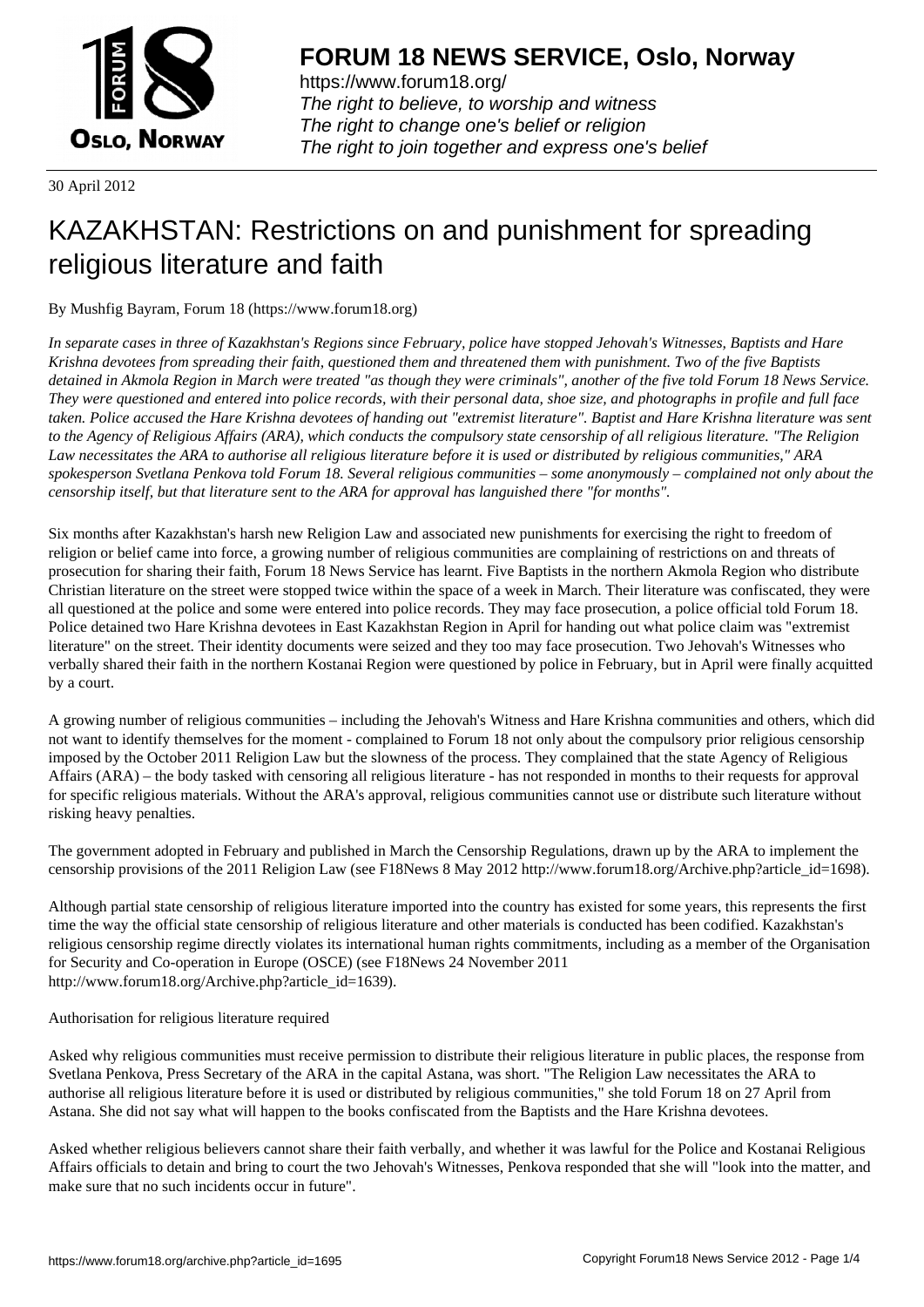Each month since November 2011, Jehovah's Witnesses have been sending their publications to the ARA in Astana, including successive issues of their monthly magazines Awake! and Watchtower, they told Forum 18. They point out that the magazines and books are among their members' main sources for spiritual reading. However, as of 27 April 2012 they had not received the results of the "expert analyses" of any of these publications. "We decided not to distribute our magazines and other religious literature until we receive the results of the expert analyses, and we have been waiting for so long," they lamented to Forum 18.

The Hare Krishna community is among those who have complained of long delays in "expert analyses". They sent lists of their main scriptures, the Bhagavad-Gita, and other religious books to the Almaty Regional Department of the ARA on 17 March, when the Censorship Regulations were published (see F18News 8 May 2012 http://www.forum18.org/Archive.php?article\_id=1698). However, devotees complained to Forum 18 on 27 April that the ARA still was not ready to analyse books.

Penkova, spokesperson of the ARA in Astana, played down the concerns of the communities. "Perhaps something went wrong in communication," she told Forum 18. She promised that she will look into the cases, and "speed up the process". She added: "We appreciate the desire of the religious communities to cooperate with us."

Forum 18 on 27 April also asked Penkova in writing what the specific reason for the delay in giving the expert analysis of the religious literature in each case was, and whether any measures will be taken against the officials who attempted to punish Jehovah's Witnesses in Akmola Region. As of the end of the working day in Astana on 30 April, Forum 18 had received no response.

### Literature confiscated, possible punishments

On successive Saturdays – 3 and 10 March – police in Shchuchinsk in Akmola Region's Burabai District stopped members of the local Council of Churches Baptist congregation while they were offering Christian literature for free to passers-by in the town centre, church member Aleksandr Zhukov told Forum 18 from Shchuchinsk on 27 April. Police confiscated all their literature on both occasions, "roughly between 90 and 100 books and booklets" in total. Among the confiscated books were several Bibles in Kazakh and New Testaments in Russian, he said.

Zhukov said that administrative cases may be opened against himself, Mikhail Milkin, Ruslan Yermakov, Vyacheslav Cherkasov and Zhasulan Alzhanov.

Police Inspector Captain Aybek Aubakirov led both operations, which also involved local Police officer Captain Kairbek Ashkenov, Senior Lieutenants Maksat Tazhibayev and Yermek Yespembetov and Police Investigator Arkhat Moldybayev.

## Police records and warning

After the Police detained Cherkasov and Alzhanov on 3 March, the two were treated "as though they were criminals", Zhukov complained. Police Officers Aubakirov, Ashkenov and Yespembetov - as well as 12 other officials both in uniform and in plain clothes, which "may have included" National Security Committee (KNB) secret police officers – drew up records of all the literature before confiscating it.

Officers then took away Cherkasov and Alzhanov's identification documents, and brought them to the Burabay District Police Department. They photographed and filmed the two Baptists and the literature. The two were questioned about what church they belong to, where they get the literature and where they store it.

Cherkasov refused to sign any police records. Alzhanov wrote a short statement that he is a member of the Council of Churches Baptist Church and that he has "the perfect right on the basis of Kazakhstan Constitution's Articles 20, 22, and 39 to spread spiritual literature".

Zhukov told Forum 18 that the two Baptists were then taken to the room with the doorplate which only read "Police Lieutenant Forensic Investigator of Burabai District", where their personal data, shoe size, and photographs in profile and full face were taken. "The officers warned them that their names have now been entered in police records," he said. After their IDs were returned, the two Baptists were released.

Zhukov said that on 10 March, the Police detained him and two other Baptists, Milkin and Yermakov. The three were taken to Burabai town Police. After officers drew up official records the three were released.

#### Who initiated the operations?

Captain Aubakirov and Omyrbai Beysenov, Deputy Chief of Burabai District Police gave contradictory information on who initiated and led the operations. Captain Aubakirov told Forum 18 on 26 April that the Police's Criminal Investigation Department had led the case. However, Deputy Chief Beysenov said that the case was led by KNB secret police and Prosecutor's Office officials. "Our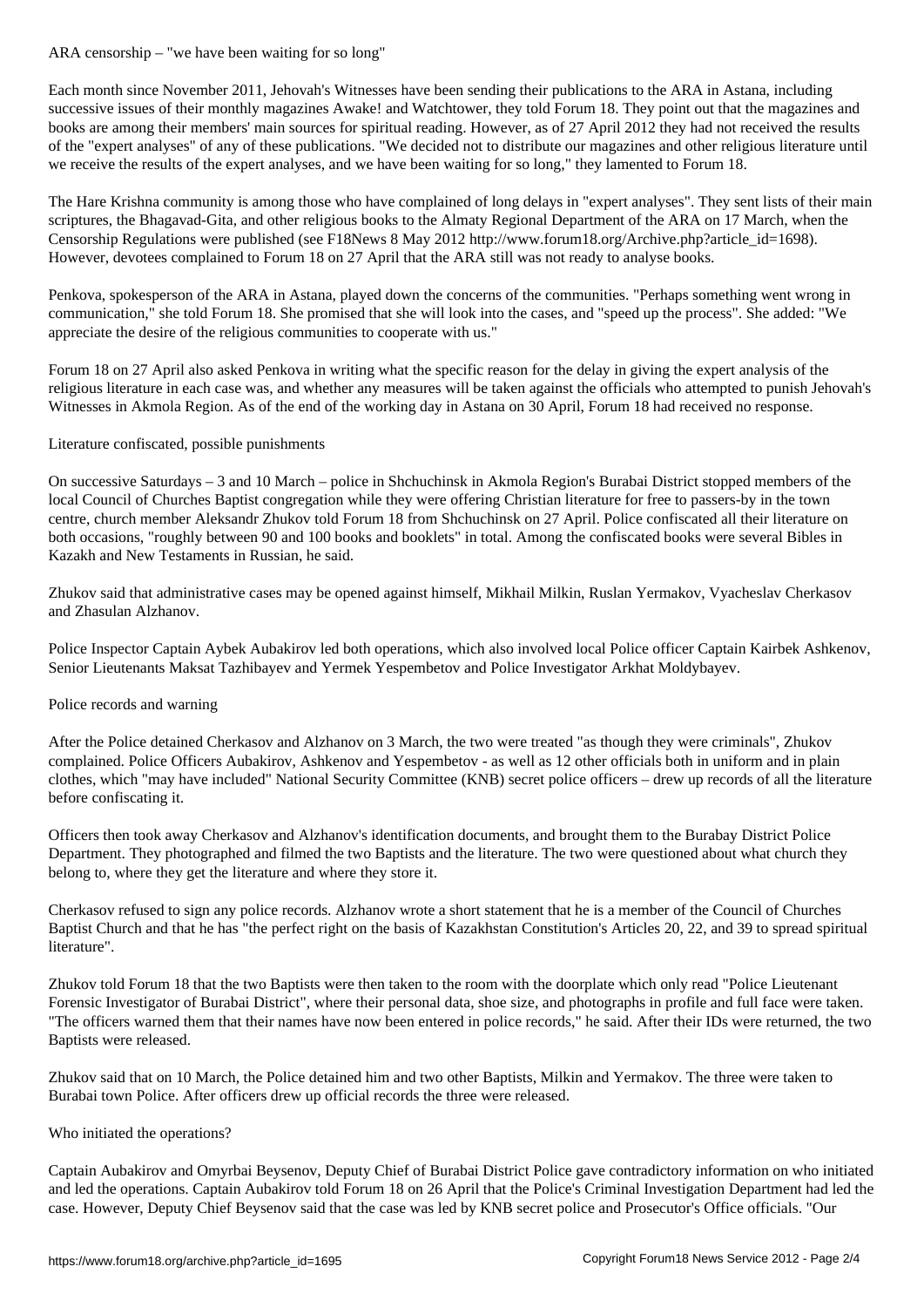"They cannot be involved in unregistered activity"

Captain Aubakirov complained that the Baptists – as well as distributing religious literature "illegally" - also do not have State registration. "We told them that they cannot be involved in religious activity until they receive official registration," he told Forum 18. (Council of Churches Baptists have a policy of not seeking state registration, insisting that they should not need government permission before conducting religious activity.)

Asked why the Baptists – or members of other religious communities - must receive permission from the authorities to share their faith with others or distribute their literature, Captain Aubakirov refused to answer.

What measures will be taken against the Baptists?

Deputy Police Chief Beysenov said that the Police "have nothing against" the Baptists, before adding: "We know that they are unregistered, and an administrative case under Administrative Code Article 375 may be brought." He said the confiscated books have been sent to the ARA in Astana. He noted that charges may also follow, depending on the results of the ARA's analysis of the books.

Article 375 of the Code of Administrative Offences ("Violation of legislation on religious activity and religious associations") was greatly expanded to punish a wider range of religious activity in the October 2011 amendments. Activities which are punishable include leading an unregistered religious community and distributing uncensored religious literature.

The first known use of the new Article 375 came in February 2012, when a Baptist in Pavlodar Region, Aleksei Asetov, was fined an estimated year and a half's average local wages for leading an unregistered religious organisation (see F18News 14 February 2012 http://www.forum18.org/Archive.php?article\_id=1666).

On 28 February, Judge Lyudmila Klimashina of Pavlodar Regional Court rejected Asetov's appeal against the massive fine, according to the verdict seen by Forum 18.

## Distributing "extremist literature"?

Possible punishments also for two Hare Krishna devotees may be on the way. Police in Oskemen [Ust-Kamenogorsk] in East Kazakhstan Region detained two devotees in early April for passing out – according to Police – "extremist literature" on the street, Hare Krishna devotees, who wished to remain unnamed for fear of the State reprisals, told Forum 18 on 27 April. The Police confiscated the identification documents of the two, which have still not been returned. It is not clear if and when any case will be referred to court.

Verbally sharing faith illegal?

Two members of the officially registered local Jehovah's Witness community were stopped by a local police officer on 28 February in a shop in the town of Karasu in Kostanai Region. One of two was talking to another customer in the shop about his faith, and while the other was standing by. "The officer heard them talking about religion, and detained them," Jehovah's Witnesses complained to Forum 18 from Almaty on 25 April.

The two were taken to Karasu town Police, questioned, and released after five hours. Later Karasu Police referred the case to Kostanai Regional Department of the ARA. The Department in turn brought an administrative case against the two in Karasu District Administrative Court, Jehovah's Witnesses told Forum 18.

Yerbol Ospanov, Chief Specialist of the Department, who at the time was also the interim Director of the Department, was plaintiff in the court.

However, on 10 April Judge Baktybai Ismukhambetov, Chair of Karasu District Court, acquitted the two Jehovah's Witnesses. "The Judge deemed that our believers did not violate the Law by merely speaking about religion in a public place," Jehovah's Witnesses told Forum 18.

## No official comment

Ospanov refused to speak to Forum 18 on 27 April. As soon as he heard Forum 18's name, after introducing himself, he put the phone down. Subsequent calls went unanswered.

Manaf Kaushev, Specialist of the ARA Department, told Forum 18 the same day that neither Nurikan Nugurbekov, the newly appointed Director, nor Ospanov were available to talk to Forum 18. Asked why the Department complained about the Jehovah's